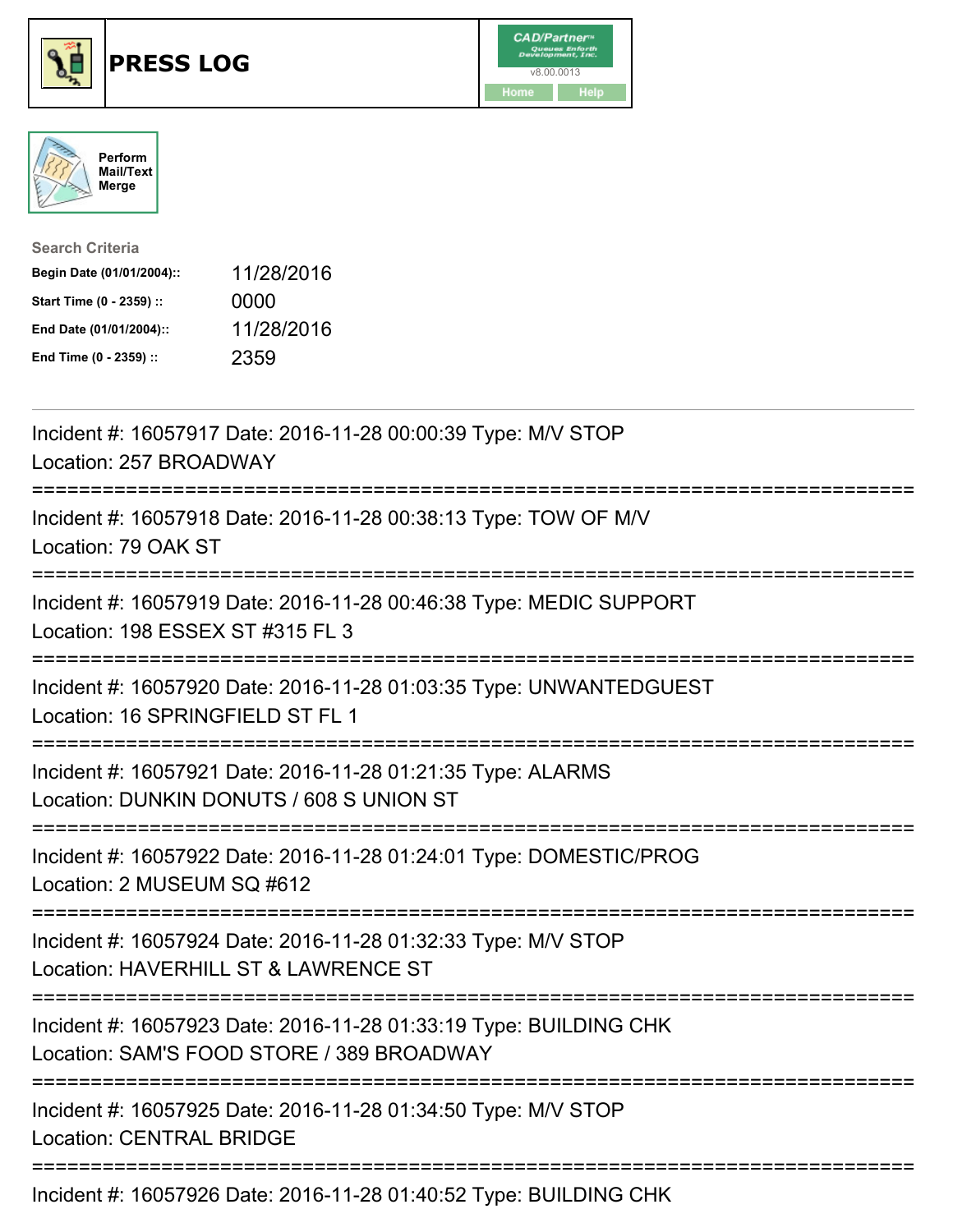Location: 64 AMHEARST ST

| Incident #: 16057927 Date: 2016-11-28 02:16:34 Type: M/V STOP<br>Location: ELM ST & JACKSON ST                       |
|----------------------------------------------------------------------------------------------------------------------|
| Incident #: 16057928 Date: 2016-11-28 02:22:39 Type: M/V STOP<br><b>Location: CENTRAL BRIDGE</b>                     |
| Incident #: 16057929 Date: 2016-11-28 02:31:42 Type: M/V STOP<br>Location: MARKET ST & PARKER ST                     |
| Incident #: 16057930 Date: 2016-11-28 02:36:55 Type: BUILDING CHK<br>Location: MELLO'S SUPERMARKET / 187 LAWRENCE ST |
| Incident #: 16057931 Date: 2016-11-28 02:39:49 Type: M/V STOP<br>Location: BROADWAY & CROSS ST                       |
| Incident #: 16057932 Date: 2016-11-28 02:53:08 Type: BUILDING CHK<br>Location: 64 AMHERST ST                         |
| Incident #: 16057933 Date: 2016-11-28 02:54:11 Type: NOISE ORD<br>Location: 290 JACKSON ST                           |
| Incident #: 16057934 Date: 2016-11-28 02:55:01 Type: M/V STOP<br>Location: S UNION ST & WINTHROP AV                  |
| Incident #: 16057935 Date: 2016-11-28 03:36:07 Type: TOW OF M/V<br>Location: 101 AMESBURY ST                         |
| Incident #: 16057936 Date: 2016-11-28 04:17:42 Type: B&E/ATTEMPY<br>Location: 200 MERRIMACK ST                       |
| ============<br>Incident #: 16057937 Date: 2016-11-28 05:41:44 Type: BUILDING CHK<br>Location: 7 BROADWAY            |
| Incident #: 16057938 Date: 2016-11-28 06:48:17 Type: M/V STOP<br>Location: CANAL ST & UNION ST                       |
| Incident #: 16057939 Date: 2016-11-28 06:57:25 Type: M/V STOP<br>Location: METHUEN ST & UNION ST                     |
| Incident #: 16057940 Date: 2016-11-28 06:58:34 Type: M/V STOP                                                        |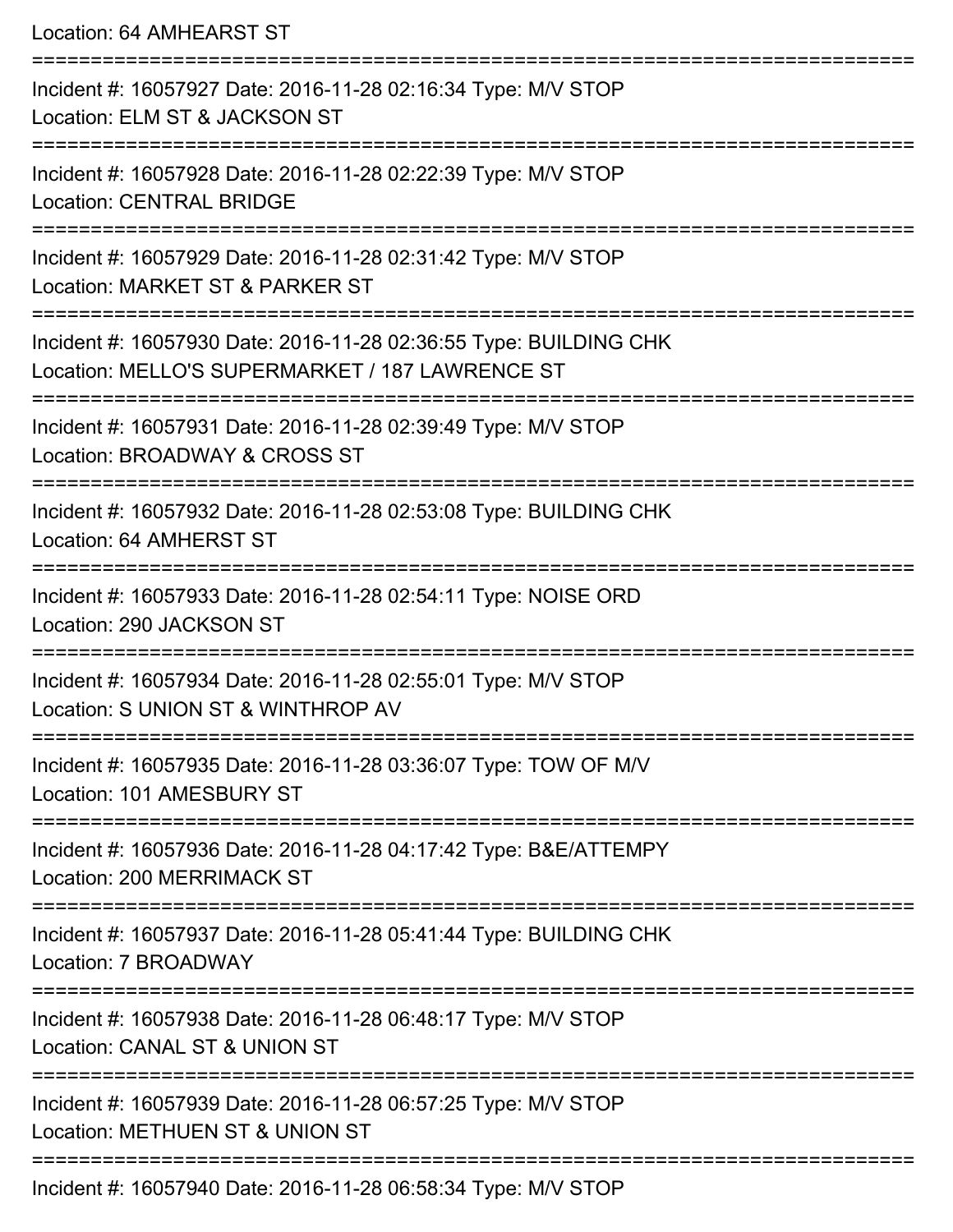| Incident #: 16057941 Date: 2016-11-28 07:03:40 Type: M/V STOP<br>Location: BROADWAY & WATER ST    |
|---------------------------------------------------------------------------------------------------|
| Incident #: 16057942 Date: 2016-11-28 07:11:27 Type: INVEST CONT<br>Location: 90 LOWELL ST        |
| Incident #: 16057943 Date: 2016-11-28 07:19:38 Type: M/V STOP<br>Location: CANAL ST & UNION ST    |
| Incident #: 16057944 Date: 2016-11-28 07:23:30 Type: MV/BLOCKING<br>Location: 67 JAMAICA ST       |
| Incident #: 16057945 Date: 2016-11-28 07:24:27 Type: M/V STOP<br>Location: BROADWAY & LOWELL ST   |
| Incident #: 16057946 Date: 2016-11-28 07:26:20 Type: PARK & WALK<br>Location: BROADWAY            |
| Incident #: 16057947 Date: 2016-11-28 07:30:24 Type: HIT & RUN M/V<br>Location: 16 PARK ST        |
| Incident #: 16057948 Date: 2016-11-28 08:00:50 Type: SUS PERS/MV<br>Location: 57 SALEM ST         |
| Incident #: 16057949 Date: 2016-11-28 08:20:22 Type: ESCORT<br>Location: 257 ESSEX ST             |
| Incident #: 16057950 Date: 2016-11-28 08:22:49 Type: STOL/MV/PAS<br>Location: 14 BODWELL ST       |
| Incident #: 16057951 Date: 2016-11-28 08:30:48 Type: LARCENY/PAST<br>Location: 172 LAWRENCE ST    |
| Incident #: 16057952 Date: 2016-11-28 08:35:54 Type: SUICIDE ATTEMPT<br>Location: 214 PHILLIPS ST |
| Incident #: 16057953 Date: 2016-11-28 09:07:44 Type: COURT DOC SERVE<br>Location: 27 PARK ST      |
| Incident #: 16057954 Date: 2016-11-28 09:10:33 Type: ALARM/BURG                                   |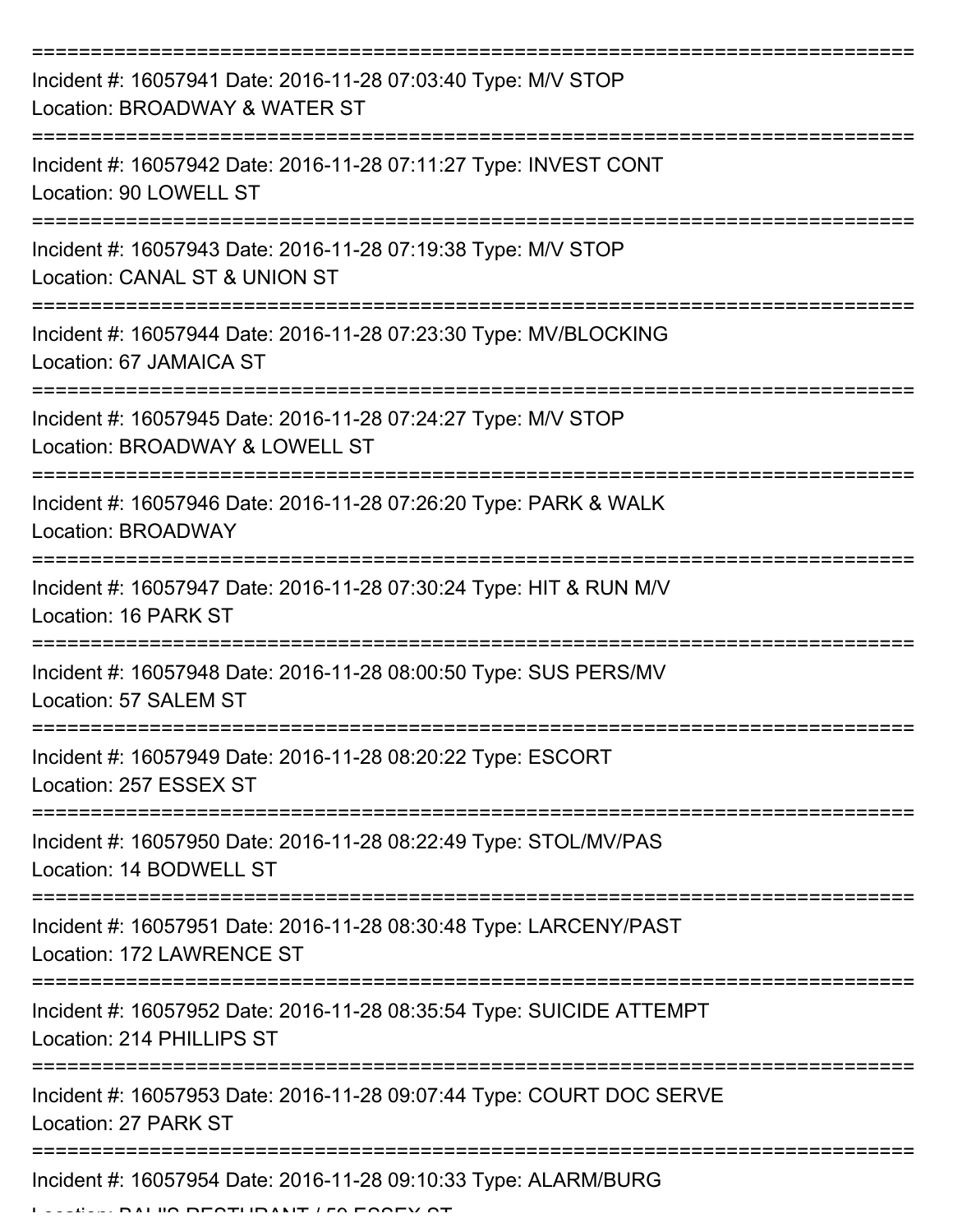| Incident #: 16057955 Date: 2016-11-28 09:14:55 Type: 209A/SERVE<br>Location: 10 MONMOUTH ST                  |
|--------------------------------------------------------------------------------------------------------------|
| Incident #: 16057956 Date: 2016-11-28 09:39:25 Type: M/V STOP<br>Location: CEDAR & CROSS                     |
| Incident #: 16057957 Date: 2016-11-28 09:48:41 Type: DISTURBANCE<br>Location: 447 ESSEX ST                   |
| Incident #: 16057959 Date: 2016-11-28 09:52:34 Type: STOLEN PROP<br>Location: 54 OLIVE AV                    |
| Incident #: 16057958 Date: 2016-11-28 09:53:16 Type: M/V STOP<br>Location: CROSS & CEDAR                     |
| Incident #: 16057960 Date: 2016-11-28 09:59:35 Type: MEDIC SUPPORT<br>Location: SANTANDER BANK / WINTHROP AV |
| Incident #: 16057961 Date: 2016-11-28 10:06:59 Type: PARK & WALK<br>Location: BROAWAY & BRADFORD             |
| Incident #: 16057962 Date: 2016-11-28 10:11:13 Type: INVEST CONT<br>Location: 421 S BROADWAY                 |
| Incident #: 16057963 Date: 2016-11-28 10:16:55 Type: DRUG VIO<br>Location: BRADFORD ST & FRANKLIN ST         |
| Incident #: 16057964 Date: 2016-11-28 10:17:48 Type: DISTURBANCE<br>Location: 214 PHILLIPS ST                |
| Incident #: 16057965 Date: 2016-11-28 10:23:31 Type: ASSSIT OTHER PD<br>Location: 49 BLANCHARD ST            |
| Incident #: 16057966 Date: 2016-11-28 10:27:08 Type: INVESTIGATION<br>Location: 70 N PARISH RD               |
| Incident #: 16057967 Date: 2016-11-28 10:37:42 Type: INVESTIGATION<br>Location: 55 BROOK ST                  |
| Incident #: 16057968 Date: 2016-11-28 10:37:53 Type: DOMESTIC/PAST                                           |

Location: 00 JACKSON ST #6 FL 3DD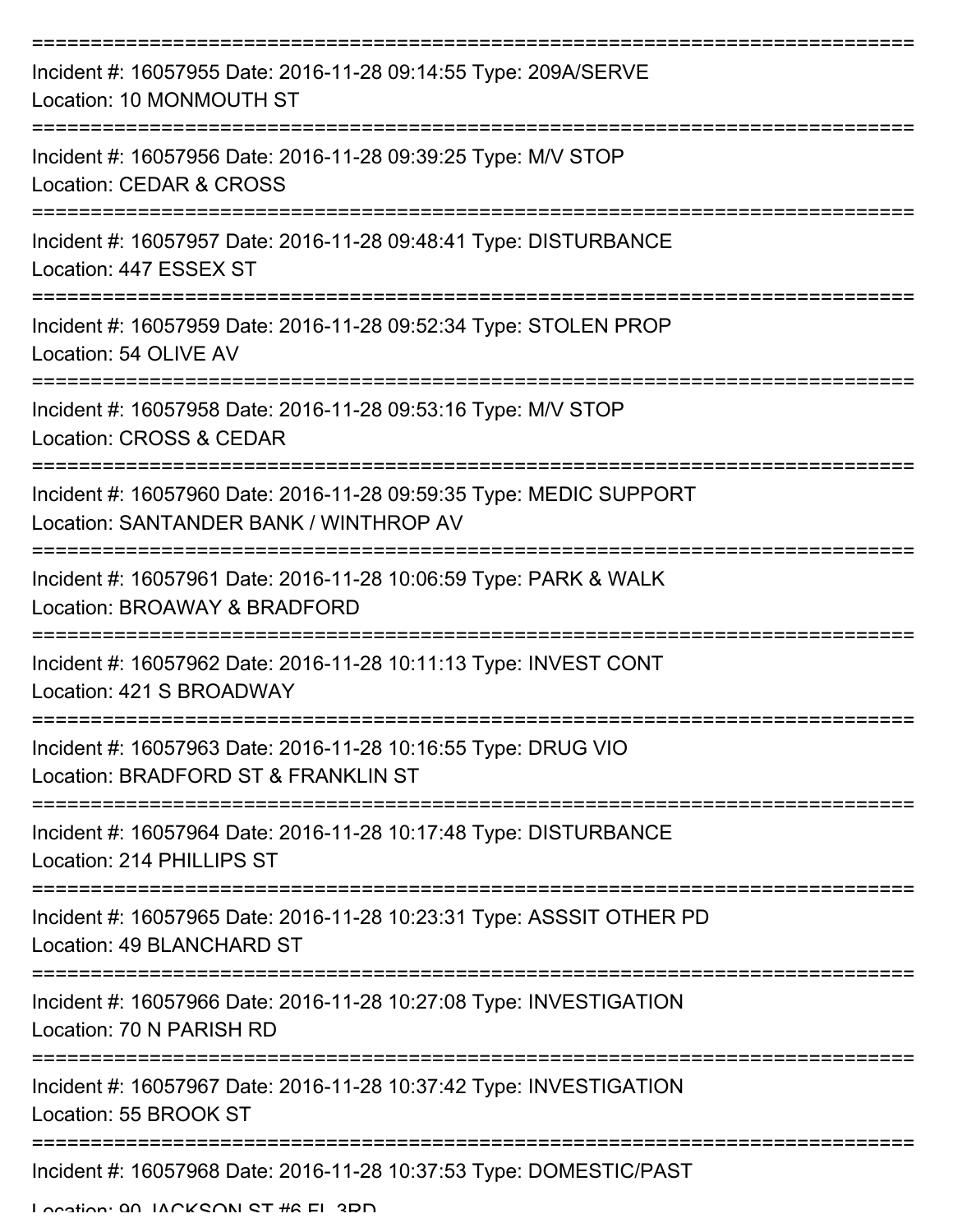| Incident #: 16057969 Date: 2016-11-28 10:42:10 Type: ANIMAL COMPL<br>Location: 23 BROOKFIELD ST                            |
|----------------------------------------------------------------------------------------------------------------------------|
| Incident #: 16057970 Date: 2016-11-28 10:55:29 Type: MAN DOWN<br>Location: CUMBERLAND FARMS / 320 S BROADWAY               |
| Incident #: 16057971 Date: 2016-11-28 10:56:37 Type: COURT TIME<br>Location: 2 APPLETON ST                                 |
| Incident #: 16057973 Date: 2016-11-28 10:57:29 Type: HIT & RUN M/V<br>Location: 393 CHESTNUT ST                            |
| Incident #: 16057972 Date: 2016-11-28 10:59:34 Type: COURT DOC SERVE<br>Location: 205 CRAWFORD ST                          |
| Incident #: 16057974 Date: 2016-11-28 11:00:21 Type: E911 HANGUP<br>Location: CHILDRENS & FRIENDS AND FAMILY / 15 UNION ST |
| Incident #: 16057975 Date: 2016-11-28 11:07:53 Type: M/V STOP<br>Location: LOWELL & WINTER                                 |
| Incident #: 16057976 Date: 2016-11-28 11:09:38 Type: COURT DOC SERVE<br>Location: 35 CHICKERING ST                         |
| Incident #: 16057977 Date: 2016-11-28 11:12:45 Type: SPECIAL CHECK<br>Location: 7 CYPRESS AV<br>-----------------          |
| Incident #: 16057978 Date: 2016-11-28 11:14:38 Type: A&B PAST<br>Location: 178 PHILLIPS ST FL 3RD                          |
| Incident #: 16057979 Date: 2016-11-28 11:19:32 Type: INVESTIGATION<br>Location: 55 SWAN                                    |
| Incident #: 16057980 Date: 2016-11-28 11:33:55 Type: SHOTS FIRED<br>Location: 144 NEWBURY ST FL 1ST                        |
| Incident #: 16057981 Date: 2016-11-28 11:34:24 Type: STOLEN PROP<br>Location: 26 SARGENT ST                                |
| Incident #: 16057982 Date: 2016-11-28 11:47:32 Type: HIT & RUN M/V<br>Location: 393 CHESTNUT ST                            |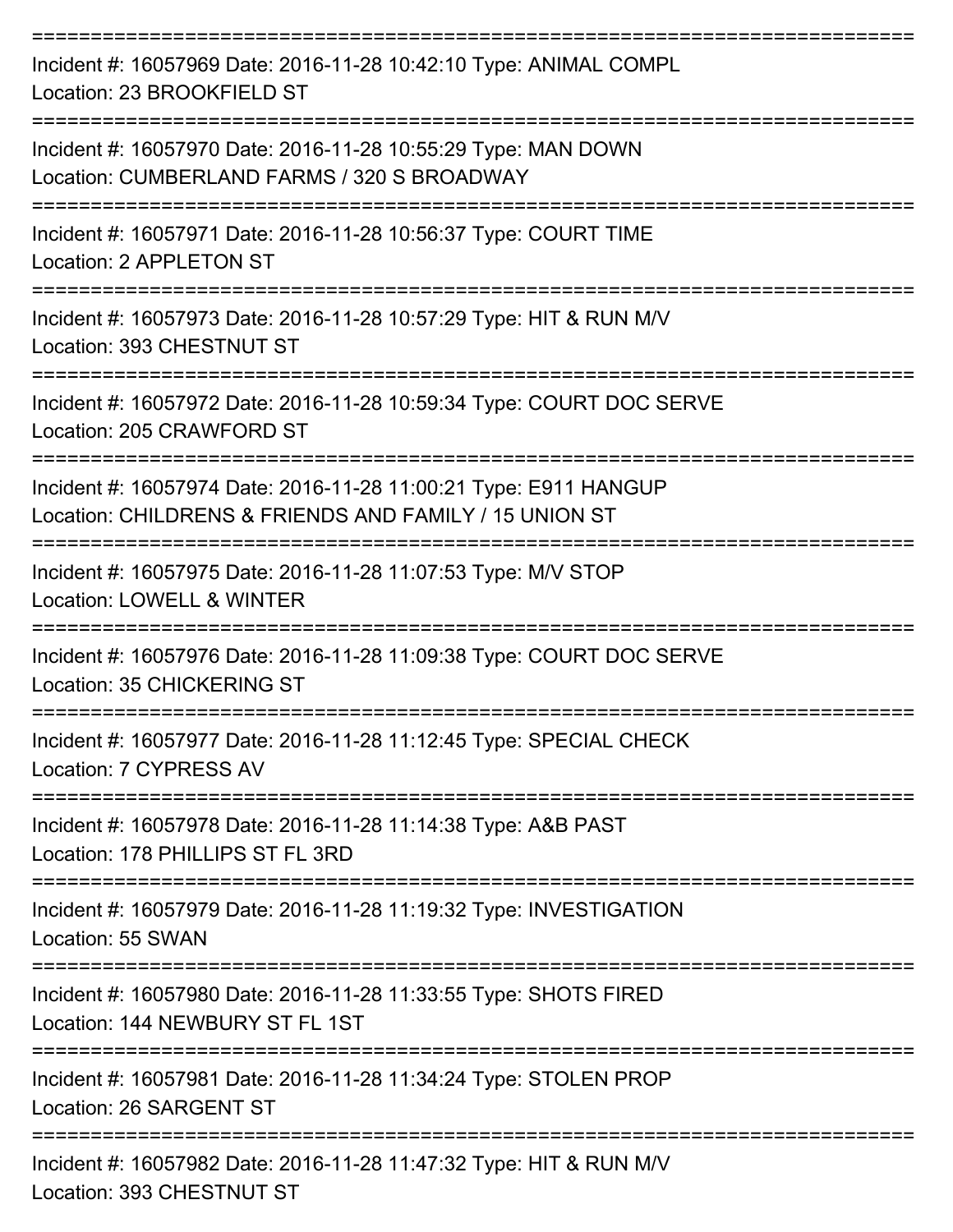| Incident #: 16057983 Date: 2016-11-28 12:04:12 Type: B&E/PAST<br>Location: METRO AUTO SALES / 638 ESSEX ST                                  |
|---------------------------------------------------------------------------------------------------------------------------------------------|
| ======================================<br>Incident #: 16057984 Date: 2016-11-28 12:06:48 Type: DISTURBANCE<br>Location: 70 N PARISH RD      |
| Incident #: 16057985 Date: 2016-11-28 12:08:59 Type: B&E/MV/PAST<br>Location: ARLINGTON SCHOOL / 181 ARLINGTON ST<br>====================== |
| Incident #: 16057986 Date: 2016-11-28 12:12:22 Type: COURT DOC SERVE<br>Location: 82 AMHERST ST                                             |
| Incident #: 16057987 Date: 2016-11-28 12:17:10 Type: DOMESTIC/PAST<br>Location: 355 PARK ST #304                                            |
| Incident #: 16057988 Date: 2016-11-28 12:23:50 Type: A&B PAST<br>Location: 205 BROADWAY                                                     |
| Incident #: 16057989 Date: 2016-11-28 12:34:31 Type: FIGHT<br>Location: 90 PHILLIPS ST                                                      |
| Incident #: 16057990 Date: 2016-11-28 12:43:19 Type: COURT DOC SERVE<br>Location: 51 BASWOOD                                                |
| Incident #: 16057991 Date: 2016-11-28 12:46:35 Type: COURT DOC SERVE<br>Location: 75 GREENWOOD ST                                           |
| Incident #: 16057992 Date: 2016-11-28 12:52:56 Type: COURT DOC SERVE<br>Location: 9 PROVIDENCE ST                                           |
| Incident #: 16057993 Date: 2016-11-28 12:56:52 Type: 209A/SERVE<br>Location: 317 LOWELL ST                                                  |
| Incident #: 16057994 Date: 2016-11-28 13:12:36 Type: DETAIL<br>Location: 90 LOWELL ST                                                       |
| Incident #: 16057995 Date: 2016-11-28 13:13:05 Type: AUTO ACC/NO PI<br>Location: 78 WEARE ST                                                |
| Incident #: 16057996 Date: 2016-11-28 13:15:45 Type: M/V STOP<br>Location: 328 ANDOVER ST                                                   |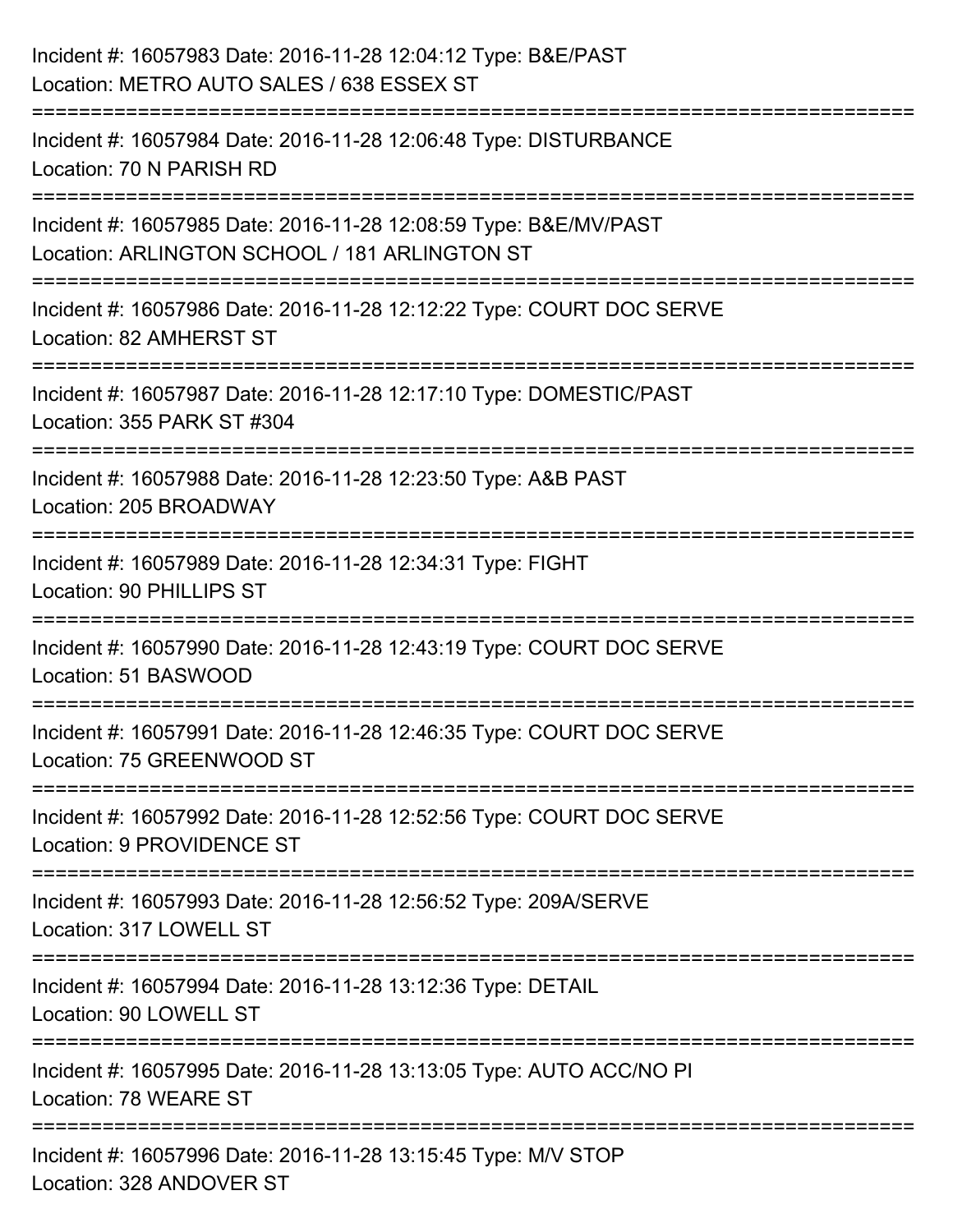| Incident #: 16057997 Date: 2016-11-28 13:17:45 Type: INVEST CONT<br>Location: 198 JACKSON ST                                         |
|--------------------------------------------------------------------------------------------------------------------------------------|
| Incident #: 16057998 Date: 2016-11-28 13:19:07 Type: COURT DOC SERVE<br>Location: 26 BOEHM ST                                        |
| Incident #: 16057999 Date: 2016-11-28 13:19:27 Type: HIT & RUN M/V<br>Location: YMCA / 40 LAWRENCE ST                                |
| Incident #: 16058001 Date: 2016-11-28 13:20:02 Type: 209A/SERVE<br>Location: 41 VINE ST                                              |
| Incident #: 16058000 Date: 2016-11-28 13:20:26 Type: ALARM/HOLD<br>Location: STEVENS RESD / 139 GILBERT ST<br>====================== |
| Incident #: 16058002 Date: 2016-11-28 13:21:48 Type: LARCENY/PAST<br>Location: 2 MUSEUM SQ                                           |
| Incident #: 16058003 Date: 2016-11-28 13:24:40 Type: A&B PROG<br>Location: 473 ESSEX ST                                              |
| Incident #: 16058004 Date: 2016-11-28 13:28:11 Type: ANIMAL COMPL<br>Location: S BROADWAY & SALEM ST                                 |
| Incident #: 16058005 Date: 2016-11-28 13:29:30 Type: HIT & RUN M/V<br>Location: 598 ESSEX ST                                         |
| Incident #: 16058006 Date: 2016-11-28 13:42:08 Type: NEIGHBOR PROB<br>Location: 39 SWAN ST                                           |
| Incident #: 16058007 Date: 2016-11-28 13:43:04 Type: ANIMAL COMPL<br>Location: 10 ESSEX AV                                           |
| Incident #: 16058008 Date: 2016-11-28 13:57:08 Type: SPECIAL CHECK<br>Location: 64 AMHERST ST                                        |
| Incident #: 16058009 Date: 2016-11-28 14:00:36 Type: AUTO ACC/PI<br>Location: E PLATT ST & MARSTON ST                                |
| Incident #: 16058010 Date: 2016-11-28 14:24:01 Type: WOMAN DOWN<br>Location: SOCIAL SECURITY / 439 S UNION ST FL 4TH                 |

===========================================================================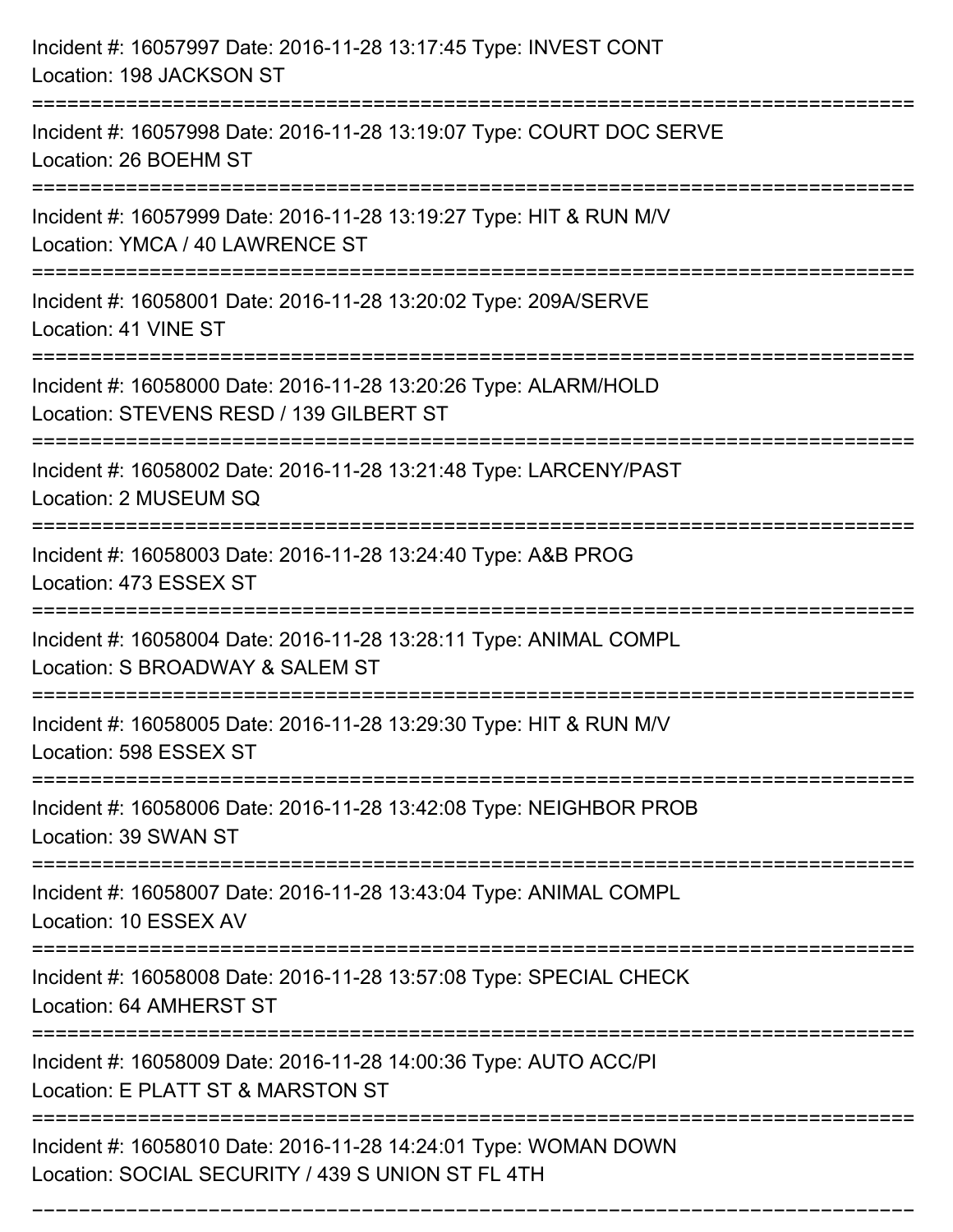| Incident #: 16058011 Date: 2016-11-28 14:45:10 Type: MAL DAMAGE<br>Location: VERONICAS BEAUTY SALON / 309 LAWRENCE ST |
|-----------------------------------------------------------------------------------------------------------------------|
| Incident #: 16058012 Date: 2016-11-28 14:50:16 Type: HARASSMENT<br>Location: 300 CANAL ST FL BLD7                     |
| Incident #: 16058013 Date: 2016-11-28 14:56:32 Type: ANIMAL COMPL<br>Location: 10 ESSEX AVE                           |
| Incident #: 16058014 Date: 2016-11-28 14:59:58 Type: DETAIL<br>Location: 90 LOWELL ST                                 |
| Incident #: 16058016 Date: 2016-11-28 15:14:37 Type: FORGERY PAST<br>Location: 93 HIGH ST                             |
| Incident #: 16058015 Date: 2016-11-28 15:14:45 Type: UNWANTEDGUEST<br>Location: D'WENDY'S RESTARAUNT / 459 BROADWAY   |
| Incident #: 16058017 Date: 2016-11-28 15:22:21 Type: SUS PERS/MV<br>Location: BROADWAY & WATER ST                     |
| Incident #: 16058018 Date: 2016-11-28 15:37:01 Type: RECOV/STOL/MV<br>Location: 278 BROADWAY                          |
| Incident #: 16058019 Date: 2016-11-28 15:38:47 Type: M/V STOP<br>Location: HAMPSHIRE ST & PARK ST                     |
| Incident #: 16058020 Date: 2016-11-28 15:40:06 Type: INVEST CONT<br>Location: 638 ESSEX                               |
| Incident #: 16058022 Date: 2016-11-28 15:44:29 Type: DISTURBANCE<br>Location: 67 NEWTON ST                            |
| Incident #: 16058021 Date: 2016-11-28 15:44:52 Type: M/V STOP<br>Location: 281 LAWRENCE ST                            |
| Incident #: 16058023 Date: 2016-11-28 15:46:53 Type: SUS PERS/MV<br>Location: FLORAL ST & JASPER ST                   |
| Incident #: 16058024 Date: 2016-11-28 15:48:26 Type: LOST PROPERTY<br>Location: 445 S BROADWAY                        |
|                                                                                                                       |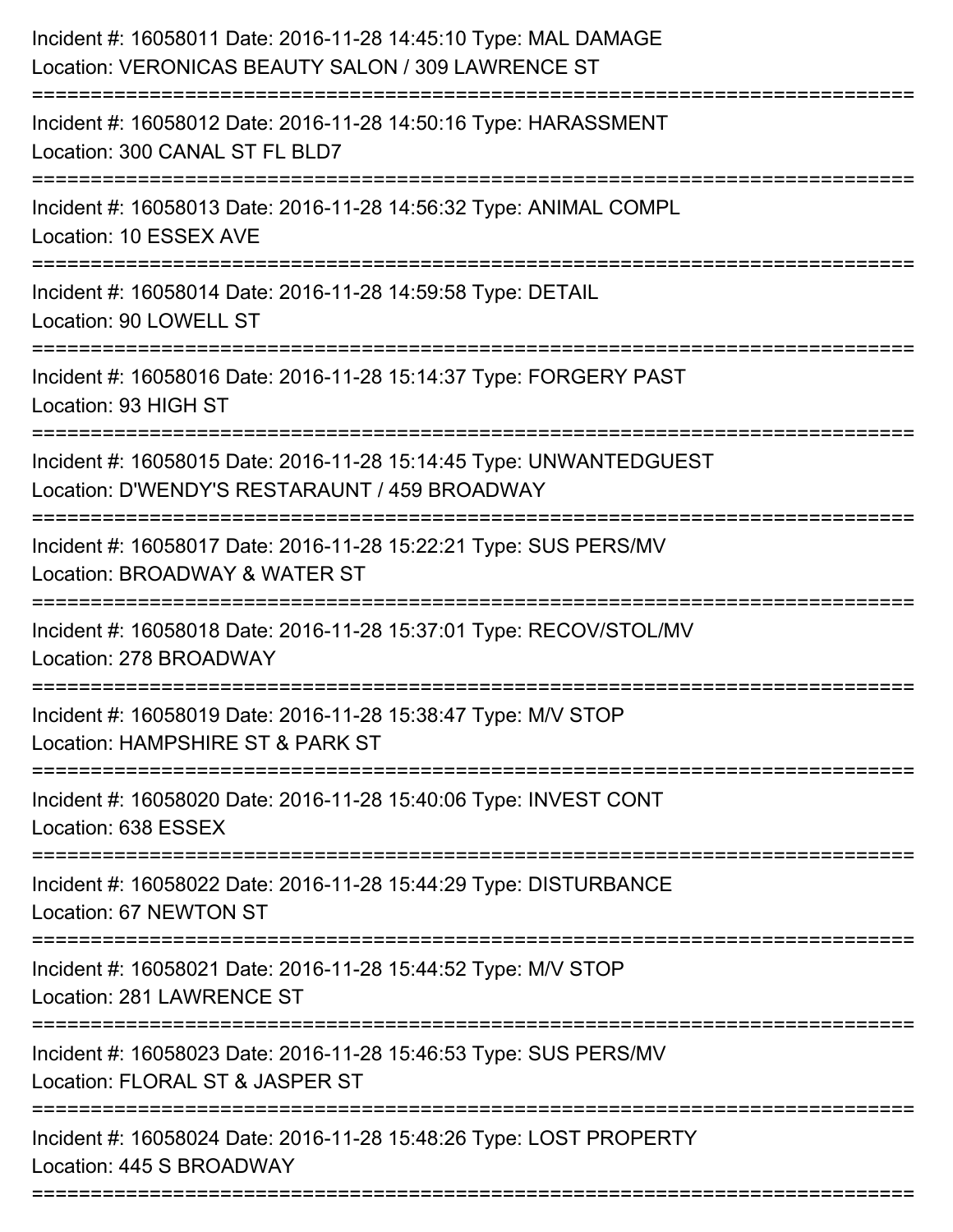Location: SHOWCASE CINEMA / 120 COLONIAL

| Incident #: 16058026 Date: 2016-11-28 16:07:16 Type: AUTO ACC/NO PI<br>Location: FOSTER ST & SPRINGFIELD ST                   |
|-------------------------------------------------------------------------------------------------------------------------------|
| Incident #: 16058027 Date: 2016-11-28 16:10:48 Type: MEDIC SUPPORT<br>Location: 42 UNION ST #APT3                             |
| Incident #: 16058028 Date: 2016-11-28 16:19:05 Type: M/V STOP<br>Location: GREENFIELD ST & LORING ST                          |
| Incident #: 16058029 Date: 2016-11-28 16:19:59 Type: LARCENY/PAST<br>Location: MARY INM NURSING/RESTORATIVE / 172 LAWRENCE ST |
| Incident #: 16058030 Date: 2016-11-28 16:21:08 Type: LIC PLATE STO<br>Location: 3 BAILEY ST                                   |
| Incident #: 16058031 Date: 2016-11-28 16:34:24 Type: CK WELL BEING<br>Location: EL CESAR RESTURANT / 99 ESSEX ST              |
| Incident #: 16058032 Date: 2016-11-28 16:39:49 Type: MEDIC SUPPORT<br>Location: 42 UNION ST                                   |
| Incident #: 16058033 Date: 2016-11-28 16:44:57 Type: MAL DAMAGE<br>Location: 39 N PARISH RD                                   |
| Incident #: 16058034 Date: 2016-11-28 16:46:29 Type: MAL DAMAGE<br>Location: 5 W LAUREL ST                                    |
| =================<br>Incident #: 16058035 Date: 2016-11-28 16:54:39 Type: MAL DAMG PROG<br><b>Location: 12 SAUNDERS ST</b>    |
| Incident #: 16058036 Date: 2016-11-28 16:55:47 Type: TRESPASSING<br>Location: 6 FOREST ST #1                                  |
| Incident #: 16058037 Date: 2016-11-28 17:13:38 Type: SUS PERS/MV<br>Location: CSI CEMETARY SERVICES INCORP. / 0 FARLEY ST     |
| Incident #: 16058038 Date: 2016-11-28 17:15:00 Type: TOW OF M/V<br><b>Location: 268 MERRIMACK ST</b>                          |
|                                                                                                                               |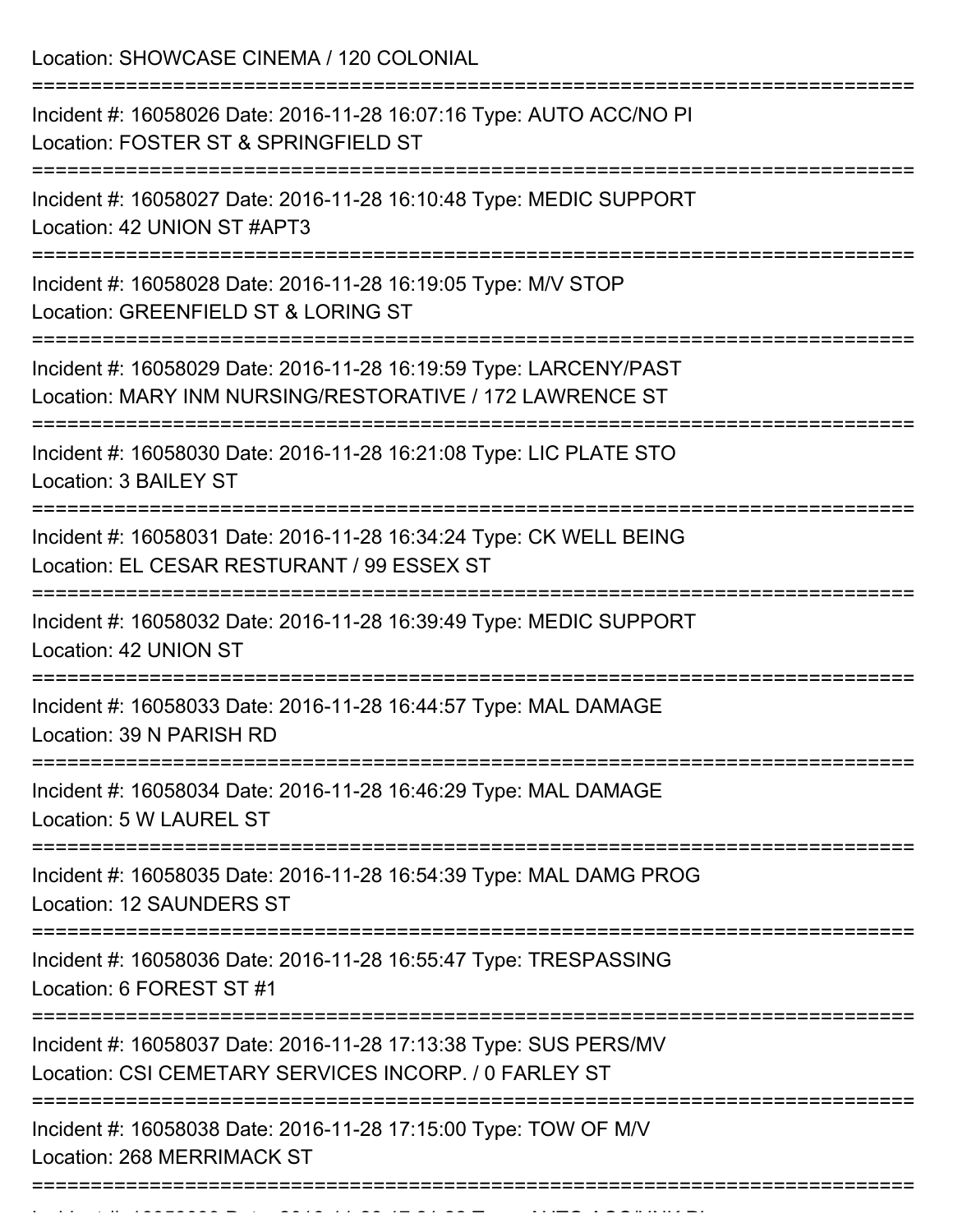Location: HAVERHILL ST & MARGIN ST =========================================================================== Incident #: 16058040 Date: 2016-11-28 17:27:47 Type: SUICIDE ATTEMPT Location: 333 HOWARD ST #16 =========================================================================== Incident #: 16058041 Date: 2016-11-28 17:31:20 Type: MEDIC SUPPORT Location: 53 MANN ST #5 =========================================================================== Incident #: 16058042 Date: 2016-11-28 17:36:06 Type: M/V STOP Location: AMESBURY ST & LOWELL ST =========================================================================== Incident #: 16058043 Date: 2016-11-28 17:37:16 Type: ALARMS Location: 78 STATE ST =========================================================================== Incident #: 16058044 Date: 2016-11-28 17:46:07 Type: 911 HANG UP Location: ELEVATOR LINES / 530 BROADWAY =========================================================================== Incident #: 16058045 Date: 2016-11-28 18:00:02 Type: LARCENY/PAST Location: 27 E DALTON ST =========================================================================== Incident #: 16058046 Date: 2016-11-28 18:08:01 Type: STOL/MV/PAS Location: 415 HAVERHILL ST =========================================================================== Incident #: 16058047 Date: 2016-11-28 18:13:34 Type: THREATS Location: 6 FOREST ST =========================================================================== Incident #: 16058048 Date: 2016-11-28 18:18:45 Type: DOMESTIC/PAST Location: 354 MT VERNON ST =========================================================================== Incident #: 16058049 Date: 2016-11-28 18:27:54 Type: M/V STOP Location: FRANKLIN ST & LOWELL ST =========================================================================== Incident #: 16058050 Date: 2016-11-28 18:42:44 Type: M/V STOP Location: 101 AMESBURY ST =========================================================================== Incident #: 16058051 Date: 2016-11-28 19:03:35 Type: M/V STOP Location: 90 LOWELL ST =========================================================================== Incident #: 16058052 Date: 2016-11-28 19:12:18 Type: MAL DAMAGE Location: 136 EXCHANGE ST

===========================================================================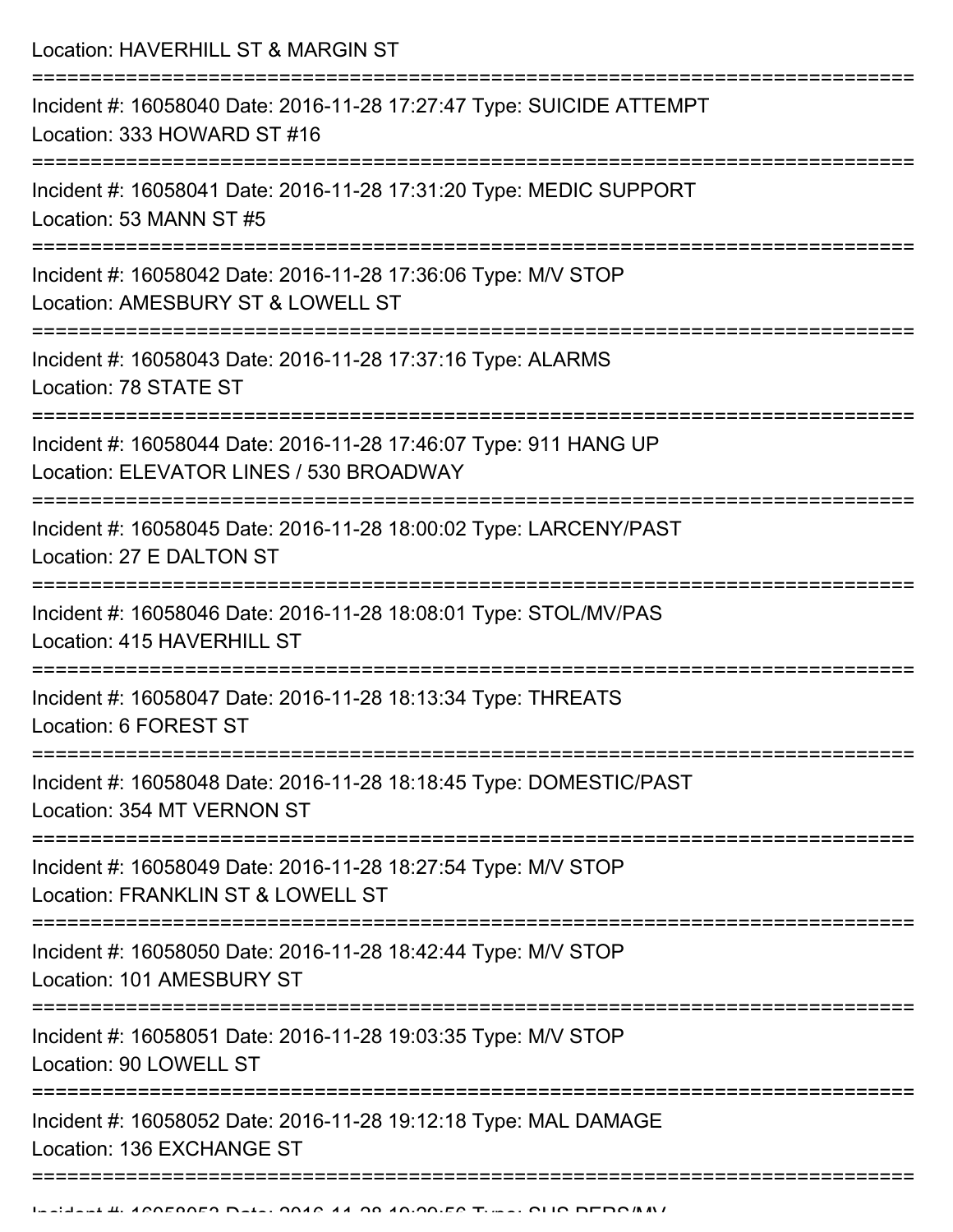Location: 215 FERRY ST #1 FL 1 =========================================================================== Incident #: 16058054 Date: 2016-11-28 19:41:31 Type: LOUD NOISE Location: HAFFNERS CAR WASH / 330 S BROADWAY =========================================================================== Incident #: 16058055 Date: 2016-11-28 20:08:28 Type: M/V STOP Location: AMESBURY ST & METHUEN ST =========================================================================== Incident #: 16058056 Date: 2016-11-28 20:13:40 Type: M/V STOP Location: BROADWAY =========================================================================== Incident #: 16058058 Date: 2016-11-28 20:29:28 Type: IDENTITY THEFT Location: 344 AMES ST =========================================================================== Incident #: 16058057 Date: 2016-11-28 20:32:32 Type: TEST QED Location: 401 CANAL ST =========================================================================== Incident #: 16058059 Date: 2016-11-28 20:36:02 Type: A&B PAST Location: 63 MYRTLE ST =========================================================================== Incident #: 16058060 Date: 2016-11-28 20:40:53 Type: M/V STOP Location: HAVERHILL ST & MORTON ST =========================================================================== Incident #: 16058061 Date: 2016-11-28 20:51:28 Type: M/V STOP Location: BEACON ST & MT VERNON ST =========================================================================== Incident #: 16058062 Date: 2016-11-28 21:06:48 Type: INVEST CONT Location: 90 LOWELL ST =========================================================================== Incident #: 16058063 Date: 2016-11-28 21:21:01 Type: AUTO ACC/NO PI Location: DENNYS / 160 WINTHROP AV =========================================================================== Incident #: 16058064 Date: 2016-11-28 21:25:58 Type: ALARMS Location: LEONARD DEGNAN OFFICES / 81-81 SALEM ST =========================================================================== Incident #: 16058065 Date: 2016-11-28 21:32:27 Type: LARCENY/PROG Location: 11 NEWBURY ST =========================================================================== Incident #: 16058067 Date: 2016-11-28 21:41:35 Type: DISTURBANCE Location: 38 ALLSTON ST #2 ===========================================================================

Incident #: 16058066 Date: 2016-11-28 21:42:02 Type: NEIGHBOR PROB